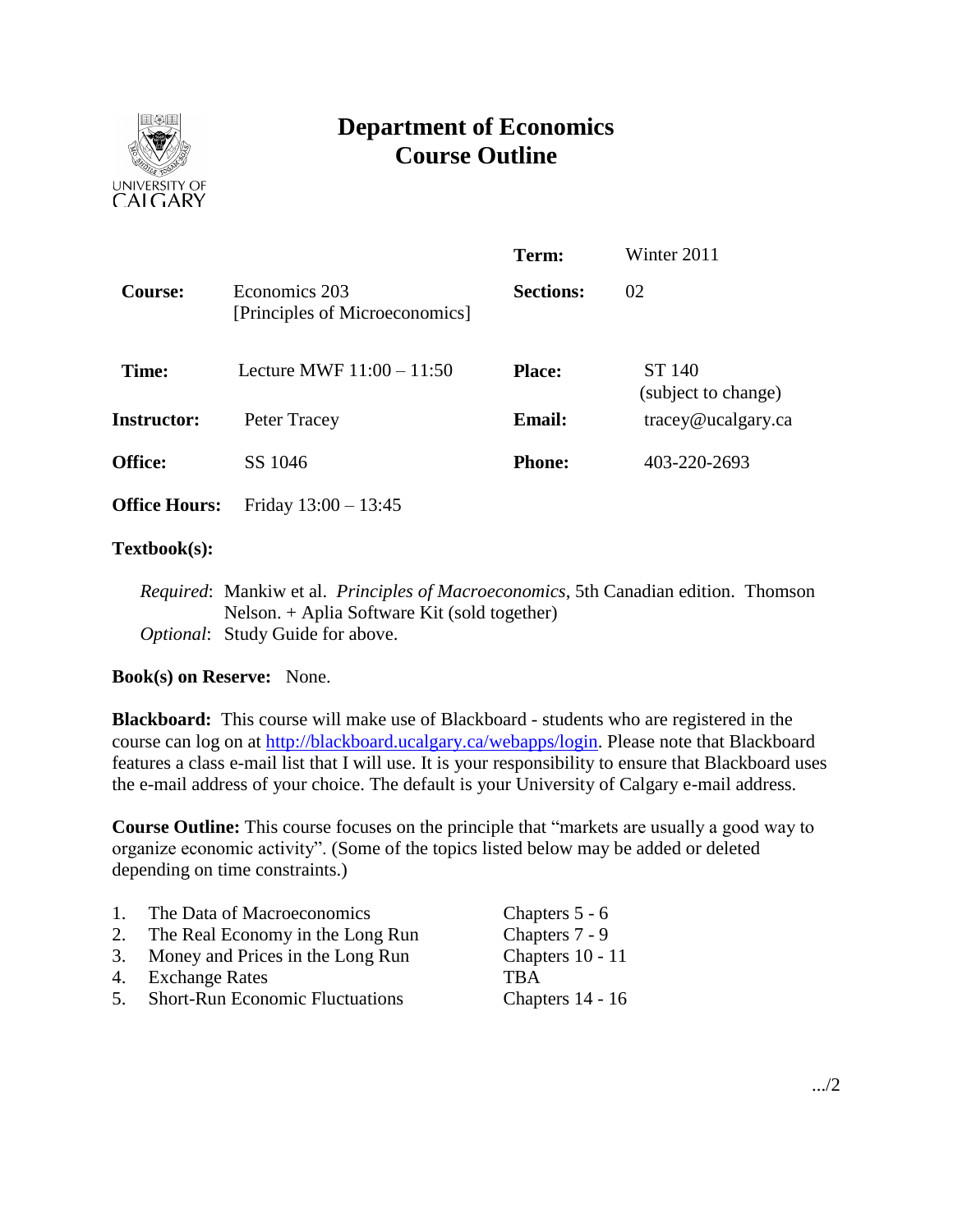### **Grade Determination and Final Examination Details:**

| 5 assignments (using Aplia), of which the 4 best will count | <b>20 %</b> |
|-------------------------------------------------------------|-------------|
| Midterm Examination: February 7, 2011                       | 30%         |
| Final Examination                                           | .50%        |

### Assignments:

- 1. In order to complete assignments in this course, you will be required to access the Aplia website at [http://econ.aplia.com.](http://econ.aplia.com/) Please register on the website within the first week of classes.
- 2. Due dates for the assignments will be announced on the Aplia site during the first week of the semester.
- 3. Course material dealing with a particular assignment will typically be covered in class at least four days before the assignment is due; thus, assignments can be completed at any time up to and including the due date. Only the four best assignments will count towards your final mark. Given these factors, only situations where someone can document illness or domestic affliction for an extended period (i.e., the entire 4 days prior to the due date) would possibly warrant shifting the assignment weight to the final exam. Furthermore, technical problems can be expected to occur sometimes with computer systems and internet availability, so it may be a good idea to not wait until the last minute to submit your assignment. Technical problems will typically not justify shifting the assignment weight to the final exam.
- 4. Using Aplia, you will be able to complete practice problem sets prior to each assignment. In the practice problem sets, you will obtain immediate feedback as to whether you have answered a question correctly. In many cases you will be provided with an explanation if you have not answered correctly. Your results in the practice problem sets are not counted or reported to the instructor. It is strongly recommended that you do the practice problems related to a particular assignment prior to completing the assignments.
- 5. Emails regarding Aplia should be directed towards the providers of Aplia, or to the teaching assistants (TAs), who will be assigned to this course.

## Examinations*:*

- 1. Examinations will consist of multiple choice questions.
- 2. The midterm examination will be held during the lecture time. **The exam must be completed during the specified time. Extra time will not be given for any reason.**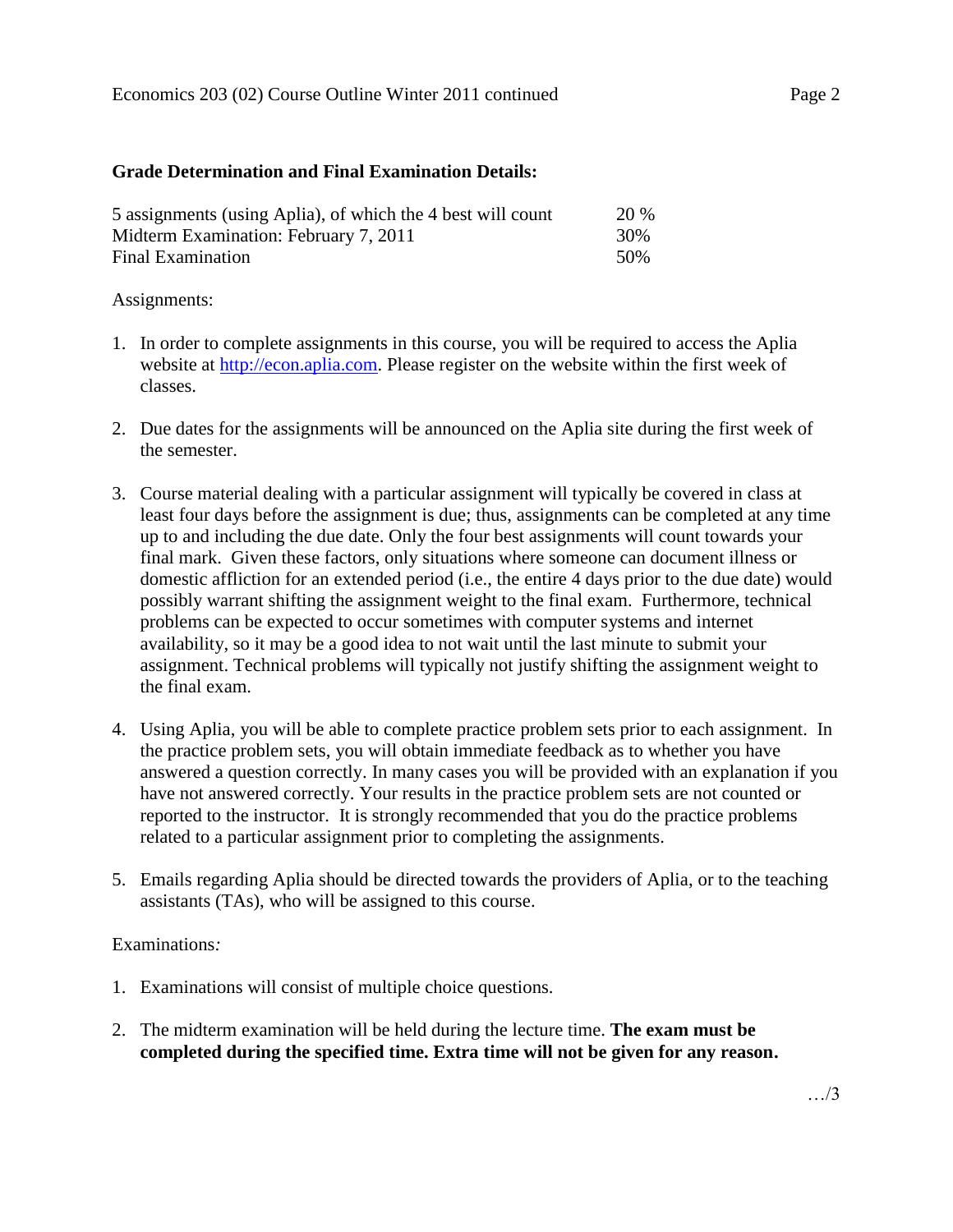- 3. The final examination will last for two hours and will be scheduled by the Registrar. **The exam must be completed during the specified time. Extra time will not be given for any reason.**
- 4. The use of a non-programmable calculator during tests and examinations is permitted. **The use of graphing calculators, cell phones, and computers is not permitted.**

Assignments, the midterm exam, and the final exam are marked on a numerical (percentage) basis and then converted to letter grades. The course grade is then calculated using the weights indicated above. As a guide to determining standing, these letter grade equivalences will generally apply:

| $A+ 97-100 B$          | $79 - 83$ C- | 62 - 66   |
|------------------------|--------------|-----------|
| A $92-96$ B-           | 76 - 78 D+   | 57 - 61   |
| A- $89-91$ C+ 73-75 D  |              | $50 - 56$ |
| $B+ 84-88$ C 67 - 72 F |              | $0 - 49$  |

## **Notes:**

- 1. Students should be aware that no "make-up" midterms will be given. Any student who finds it necessary to miss the midterm must notify the instructor in advance and produce a valid medical certificate or other required documentation in order to have the weighting adjusted. This adjustment will result in the final exam counting for 80% of the final grade and the Aplia assignments counting for 20% of the final grade. Note that deferred final examinations may contain short/long answer questions. Also, deferred final examinations do not have to cover the same material or have the same format as the regular final examination.
- 2. Examinations will not be given prior to the scheduled date.
- 3. Students should be aware of the academic regulations outlined in The University of Calgary Calendar.
- 4. Students seeking reappraisal of a piece of graded term work should discuss their work with the instructor *within* 15 days of the work being returned to class. However, the earliest that grades will be discussed will be two days after the return of an assignment or examination.
- 5. Students will be responsible for all material listed on the course outline, regardless of whether or not the material has been covered in class, unless the instructor notifies the class that the material will not be covered.
- 6. Please note that the following types of emails will receive no response: emails not addressed to anyone in particular; emails where the recipient's name is not spelled correctly; anonymous emails; emails which do not specify the course and section in which you are registered; and, emails involving questions that are specifically addressed on the course outline.